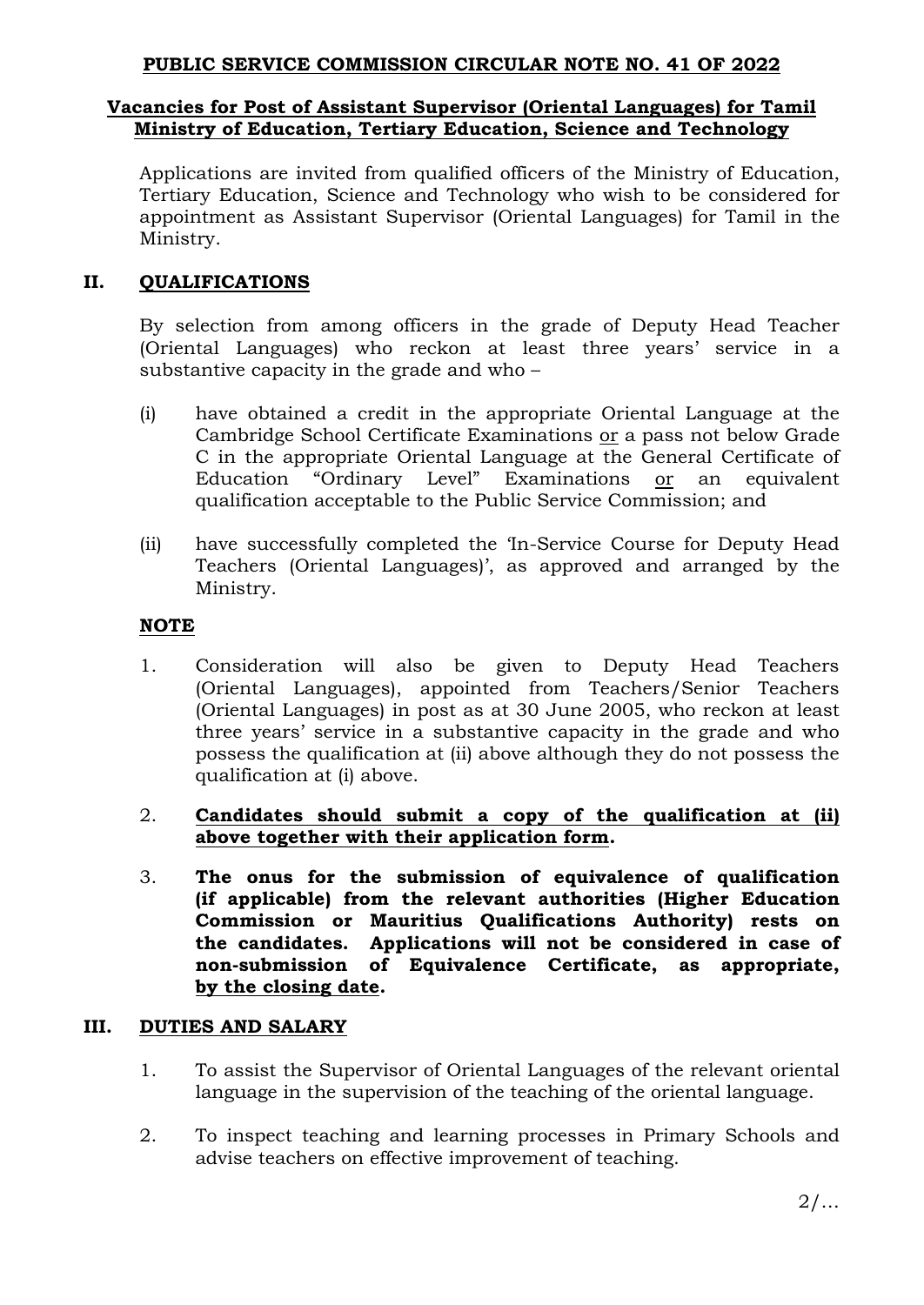- 3. To disseminate among teachers, norms and standards of modern teaching.
- 4. To report on visits effected, identify strengths and weaknesses and to advise on improvement needed.
- 5. To assist in the organisation and conduct of in-service training course in the relevant oriental language.
- 6. To help in setting examination papers and tests in the relevant oriental language with a view to evaluating performance.
- 7. To help in the preparation of syllabi, textbooks and their implementation for the relevant oriental language.
- 8. To assist panel writers at the National Centre for Curriculum Research and Development in curriculum development and curriculum evaluation.
- 9. To use ICT in the performance of his duties.
- 10. To perform such other duties directly related to the main duties listed above or related to the delivery of the output and results expected from Assistant Supervisors (Oriental Languages) in the roles ascribed to them.

The permanent and pensionable post carries salary in scale Rs 31,525 x 825  $-35,650 \times 900 - 37,450 \times 950 - 42,200 \times 1,300 - 46,100 \times 1,575 - 49,250 \times 1,555$ 1,650 – 54,200 a month.

### **IV. MODE OF APPLICATION**

- 1. Qualified candidates should submit their application **electronically** *via* the website of the Public Service Commission at the following address: **https://psc.govmu.org**
- 2. Candidates are requested to follow the procedures that can be accessed through the **"How to Apply"** option on the above address.
- 3. Candidates **should** also submit a printed copy of their Application Form, **duly signed**, through the Senior Chief Executive, Ministry of Education, Tertiary Education, Science and Technology.
- 4. For queries regarding **Username and Password**, the Government Online Centre (GOC) may be contacted on the e-mail address **[support@ncb.mu](mailto:support@ncb.mu)** or on phone number **454 9955**.